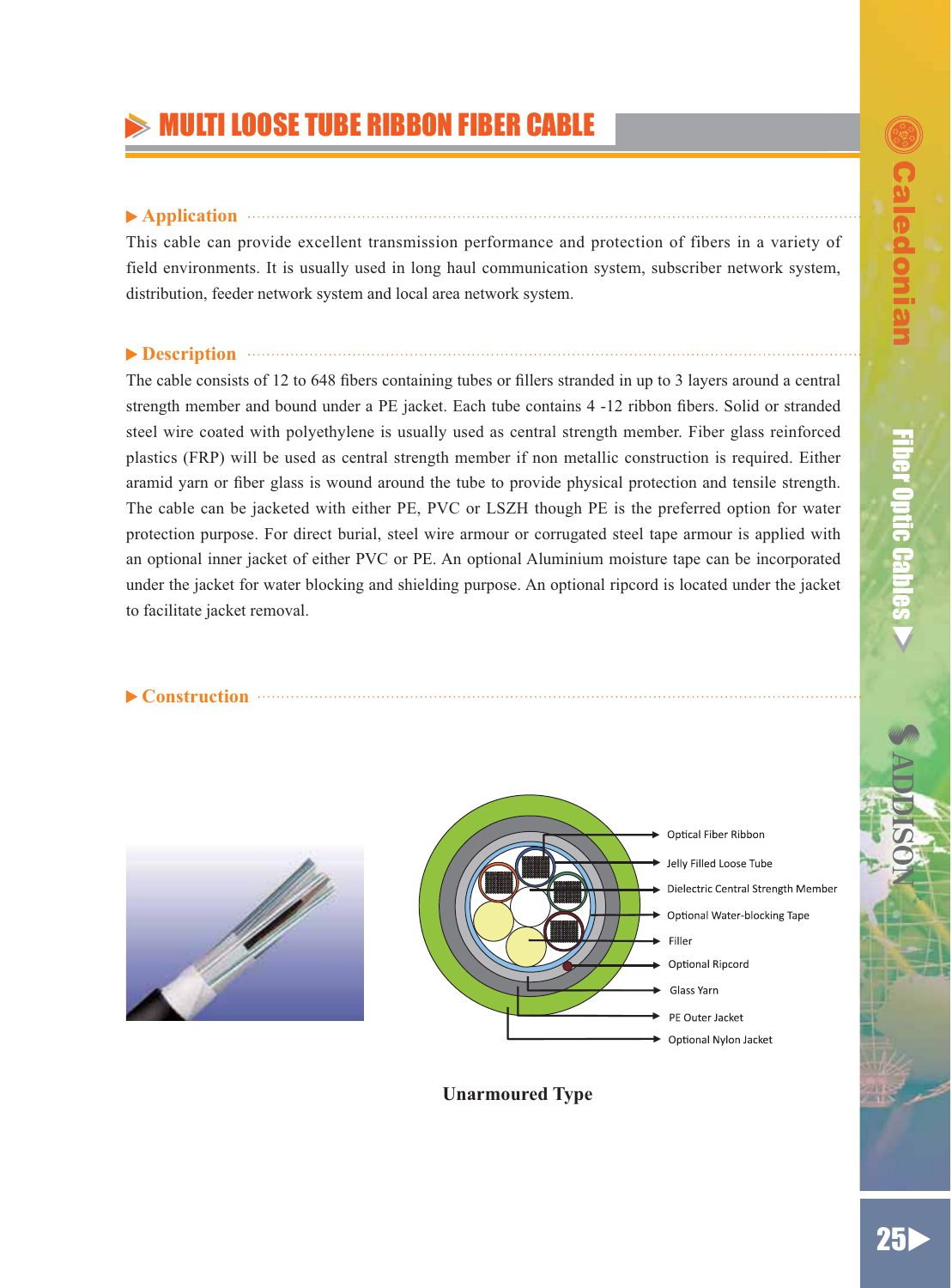# **MULTI LOOSE TUBE RIBBON FIBER CABLE**

### **Physical Properties**

| <b>Fiber</b> | <b>Nominal</b> | <b>Nominal Outer</b><br>Nominal<br>Weight<br>Weight<br><b>Diameter</b><br><b>Diameter</b><br>(lb/kft)<br>(mm)<br>(in) | <b>Nominal Outer</b> | <b>Maximum Pulling/Tensile Load</b> |                               |                     |
|--------------|----------------|-----------------------------------------------------------------------------------------------------------------------|----------------------|-------------------------------------|-------------------------------|---------------------|
| Count        | (kg/km)        |                                                                                                                       |                      |                                     | <b>Installation</b><br>(N/lb) | Operating<br>(N/lb) |
| 12-96        | 195.0          | 130.87                                                                                                                | 18.5                 | 0.727                               | 2670/600                      | 890/200             |
| 108-288      | 320.0          | 214.77                                                                                                                | 22.0                 | 0.865                               | 2670/600                      | 890/200             |
| 288-648      | 400.0          | 268.46                                                                                                                | 24.5                 | 0.963                               | 2670/600                      | 890/200             |

### **Construction**





Optical Fiber Ribbon Jelly Filled Loose Tube Optional Water-blocking Tape Dielectric Central Strength Member Glass Yarn Optional Water-blocking Tape Optional Ripcord Optional PE Inner Jacket Corrugated Steel Tape Armour PE Outer Jacket → Optional Nylon Outer Jacket/ Polyamide Armour

## **Armoured Type**

**Physical Properties**

| <b>Fiber</b><br>Count | <b>Nominal</b> | <b>Nominal Outer</b><br>Nominal<br>Weight<br>Weight<br><b>Diameter</b><br><b>Diameter</b><br>(lb/kft)<br>(mm)<br>(in) | <b>Nominal Outer</b> | <b>Maximum Pulling/Tensile Load</b> |                               |                            |
|-----------------------|----------------|-----------------------------------------------------------------------------------------------------------------------|----------------------|-------------------------------------|-------------------------------|----------------------------|
|                       | (kg/km)        |                                                                                                                       |                      |                                     | <b>Installation</b><br>(N/lb) | <b>Operating</b><br>(N/lb) |
| 12-96                 | 280.0          | 187.92                                                                                                                | 22.5                 | 0.885                               | 2670/600                      | 890/200                    |
| 108-288               | 400.0          | 268.46                                                                                                                | 25.0                 | 0.983                               | 2670/600                      | 890/200                    |
| 288-648               | 500.0          | 335.57                                                                                                                | 29.0                 | 1.141                               | 2670/600                      | 890/200                    |